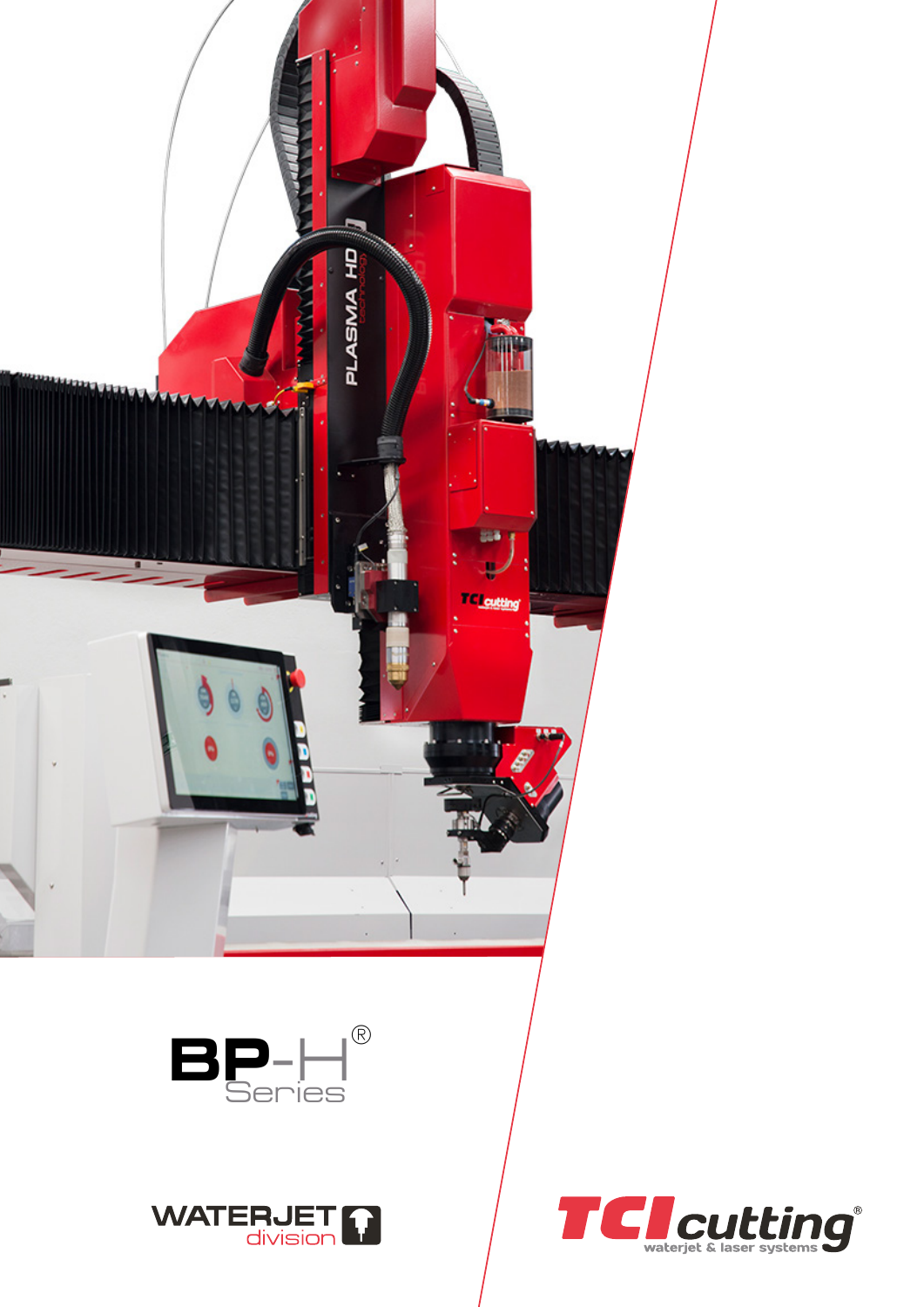



Flexibility and adaptability are key in order to remain competitive in today's market where new challenges are constantly posed. This is why TCI Cutting has developed the BP-H series.

This series is characterized by maximum height control on the Z axis up to 500 mm, resulting in a unique versatility to meet customer requirements.

The possibilities to adapt the configuration to the customer's needs are endless.

| <b>Models</b>    | <b>Dimensions</b> |
|------------------|-------------------|
| BP-H 3015        | 3000x1500x500 mm  |
| <b>BP-H 3020</b> | 3000x2000x500 mm  |
| <b>BP-H 2040</b> | 2000x4000x500 mm  |
| <b>BP-H 3060</b> | 3000x6000x500 mm  |
| <b>BP-H 3080</b> | 3000x8000x500 mm  |
| <b>BP-H 4060</b> | 4000x6000x500 mm  |
| BP-H 4080        | 4000x8000x500 mm  |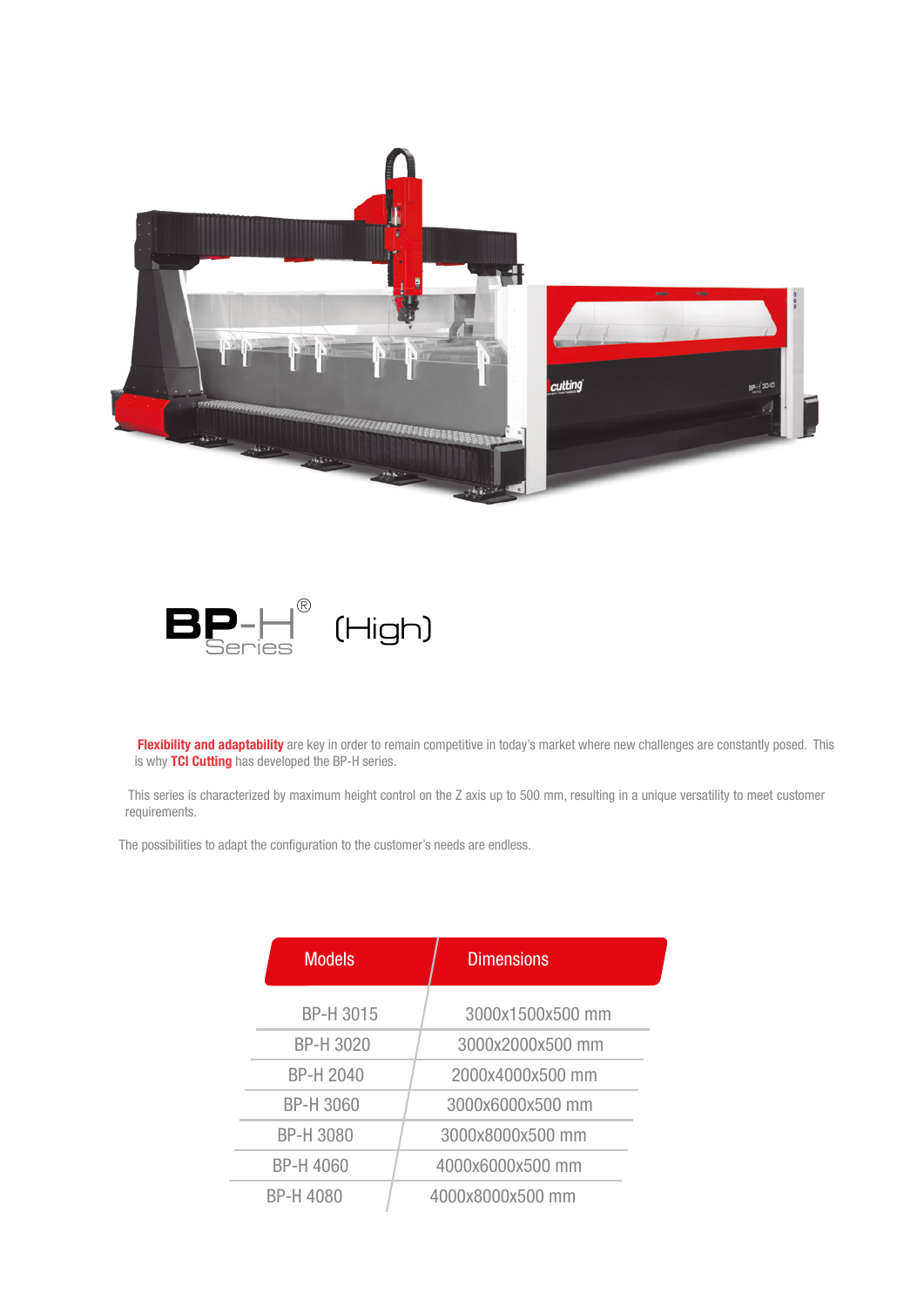



| <b>Characteristics</b>                            | <b>Technical Data</b> |
|---------------------------------------------------|-----------------------|
| Maximum thickness of the workpiece                | 200 mm                |
| Maximum permitted load                            | 790 kg/m <sup>2</sup> |
| Number of cutting heads                           | 1 to 4                |
| Maximum simultaneous positioning speed            | $70$ m/min            |
| Maximum cutting speed                             | $20 \text{ m/min}$    |
| Machine tolerance in accordance with VDL/DGQ 3441 | $\pm$ 0.05 mm/m       |
| Repeatability precision                           | $± 0.025$ mm/m        |